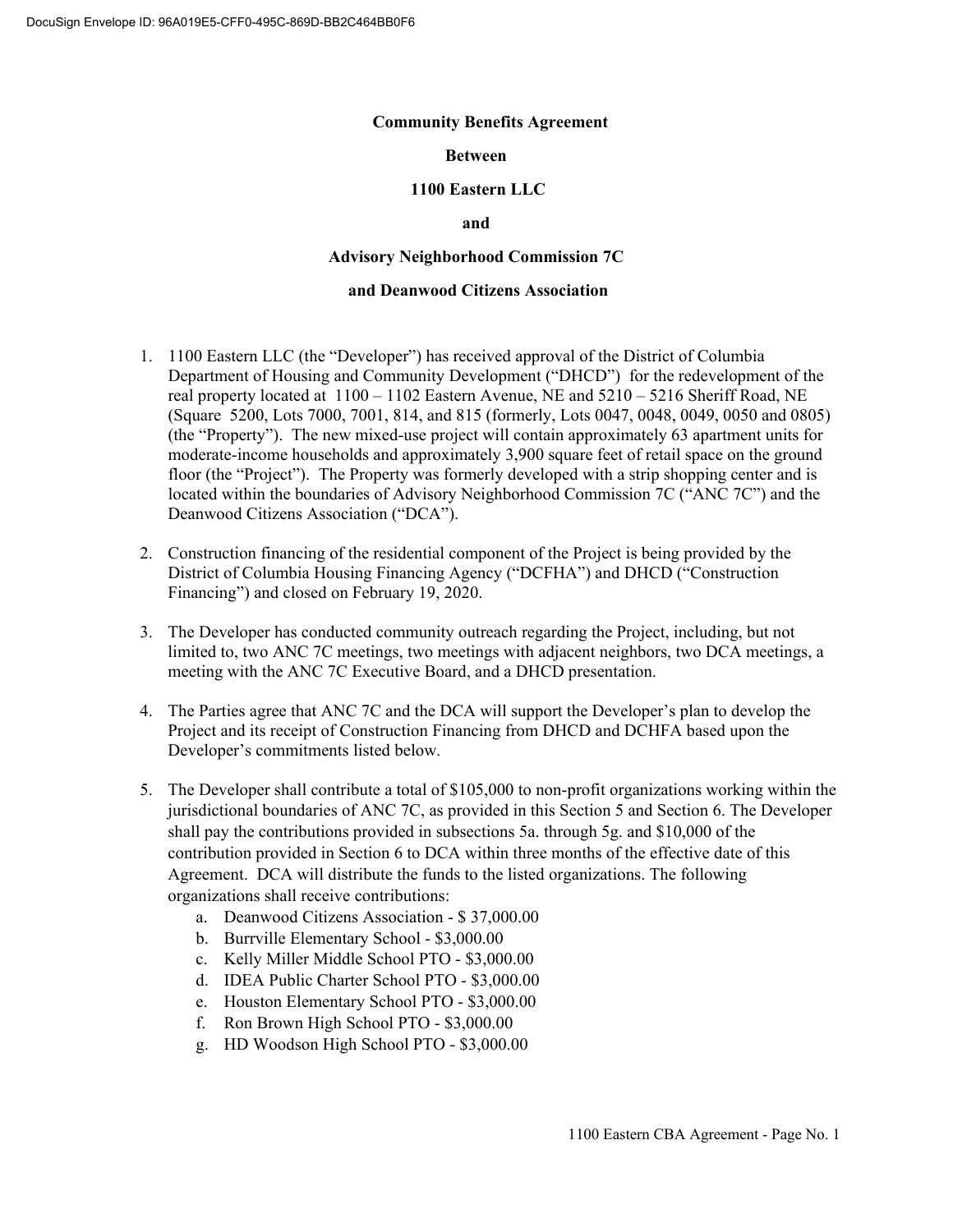- 6. The Developer will contribute \$50,000 to the Deanwood Community Development Organization ("DCDO") over the next five  $(5)$  years through contributions of \$10,000 per year. The funds will be used to conduct long-term community development planning. DCA will distribute the funds to DCDO.
- 7. The Developer will work with ANC 7C, the DCA, Ward 7 Business Partnership, the Latino Economic Development Center, the DCDO, and the Deanwood community as much as possible to identify retailers acceptable to Developer to rent the available retail space that are in line with the Deanwood community's strategic growth plans.
- 8. The Developer will provide a single representative to the Deanwood community and provide consulting services (of up to 40 hours per year) in connection with its long-term planning. The Developer's representative will work with the DCA and DCDO to coordinate other parties' development efforts across the street in Maryland, including engagement with the Mayor of Fairmont Heights in planning.
- 9. The Developer will provide the DCA and ANC 7C with a single point of contact throughout the development of the Project to provide monthly updates on the status of the Project, and to coordinate with the Deanwood community to minimize impact to the surrounding neighborhood during construction, as practical.
- 11. The Developer shall require its general contractor to conduct a job fair for Ward 7 residents. The Developer will recommend to its general contractor that, to the extent possible based on guidance and restrictions of the Department of Employment Services, it hire contractors and laborers from the Deanwood neighborhood and greater Ward 7 area.
- 12. The Developer shall consult with the DCA and ANC 7C to ensure that all reasonable steps are taken to minimize noise and traffic congestion during construction.
- 13. The Developer shall make commercially reasonable efforts to secure and control access to the Property, or the portions thereof, upon which construction is occurring.
- 14. The Developer shall comply with all Green elements of the approved final plans for the Project.
- 15. The Developer shall perform the remediation of hazardous substances at the Property as required by the Voluntary Cleanup Action Plan that has been approved by the District of Columbia Department of Energy and Environment.
- 16. The Developer and DCA shall take steps to promote employment of local residents by employers within the Project. DCA shall identify up to two (2) individuals who will serve as unpaid interns to the Developer, including one student real estate development intern throughout the course of the construction of the Project. Residents of the Ward 7 community will have preference and may include local high school students participating in the STEAM program at HD Woodson HS, and students from Ron Brown CPHS, and/or IDEA PCS.
- 17. The Developer will work with the aforementioned Deanwood organizations to identify professional services such as environmental and geotechnical services for which training for Ward 7 community residents are not currently provided.
- 18. The Developer shall include maintenance of common area requirements in its contract with the Project's management agent to ensure the Project and Property do not fall into disrepair.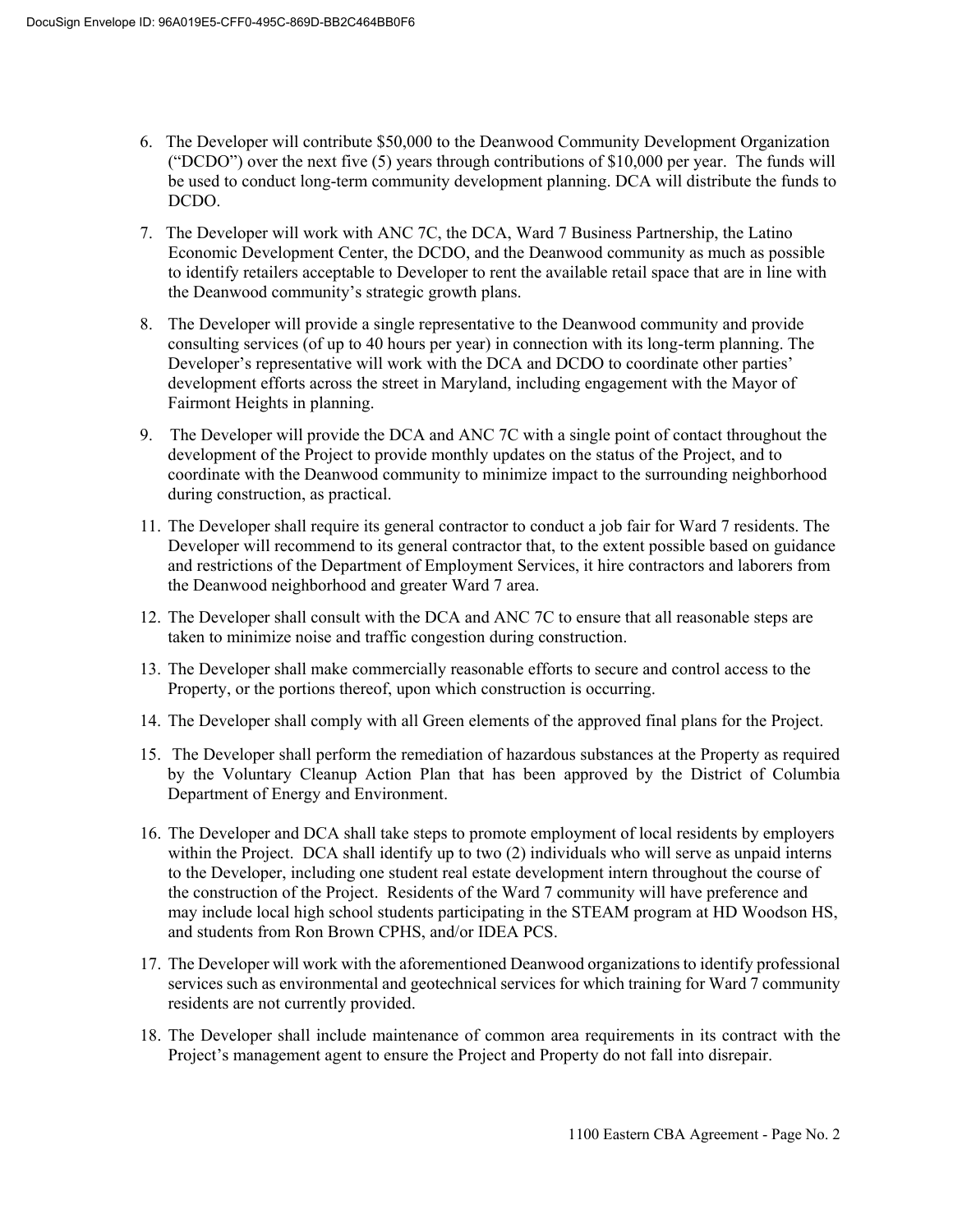- 19. Project leases shall provide that the landlord may impose fines for violations of Project rules and regulations.
- 20. The Developer shall request the DC Department of Transportation (DDOT) to conduct a traffic study and a safety study of the intersection of Division Avenue, Sheriff Road, and Eastern Avenue NE. These studies should review road safety especially on Eastern Avenue, implement trafficcalming improvements, and ensure safe pedestrian and bicycle facilities and connections to nearby areas. Should DDOT not have the resources to complete the studies in a timeline consistent with DCA objectives, the Developer shall work with the DCA to scope, identify, and select an independent consultant to complete the studies. This work shall form a part of the responsibilities of the Developer identified in Item 8. above.
- 21. Upon completion of construction of the Project, Developer will request the Project's management agent to meet with DCA to discuss DCA's proposal that the management agent establish a fund from a portion of its monthly management fee to help the Project's residential tenants purchase a home in the Deanwood neighborhood.
- 22. The DCA may publish the fully executed Agreement on its website.

The Parties hereto have duly executed this Agreement as of the latest of the dates confirmed by signature below, which shall be the effective date of this Agreement. This Agreement can be signed in counterparts or by DocuSign.

### **Developer**

## **1100 Eastern LLC, a limited liability company**

By: The Neighborhood Development Company, L.L.C., Its Managing Member

-DocuSigned by:  $\mathrm{By:}\xrightarrow{\text{Pduan}}$  Washington Adrian Washington, Manager

 $7/17/2020$  | 8:35 PM EDT

## **Deanwood Citizens Association**

| -DocuSigned by:                                    |
|----------------------------------------------------|
| By: Max Kicluman<br>Max=RYCHAPPAPAP+Vice President |
|                                                    |
| Date: 7/22/2020   3:46 AM PDT                      |